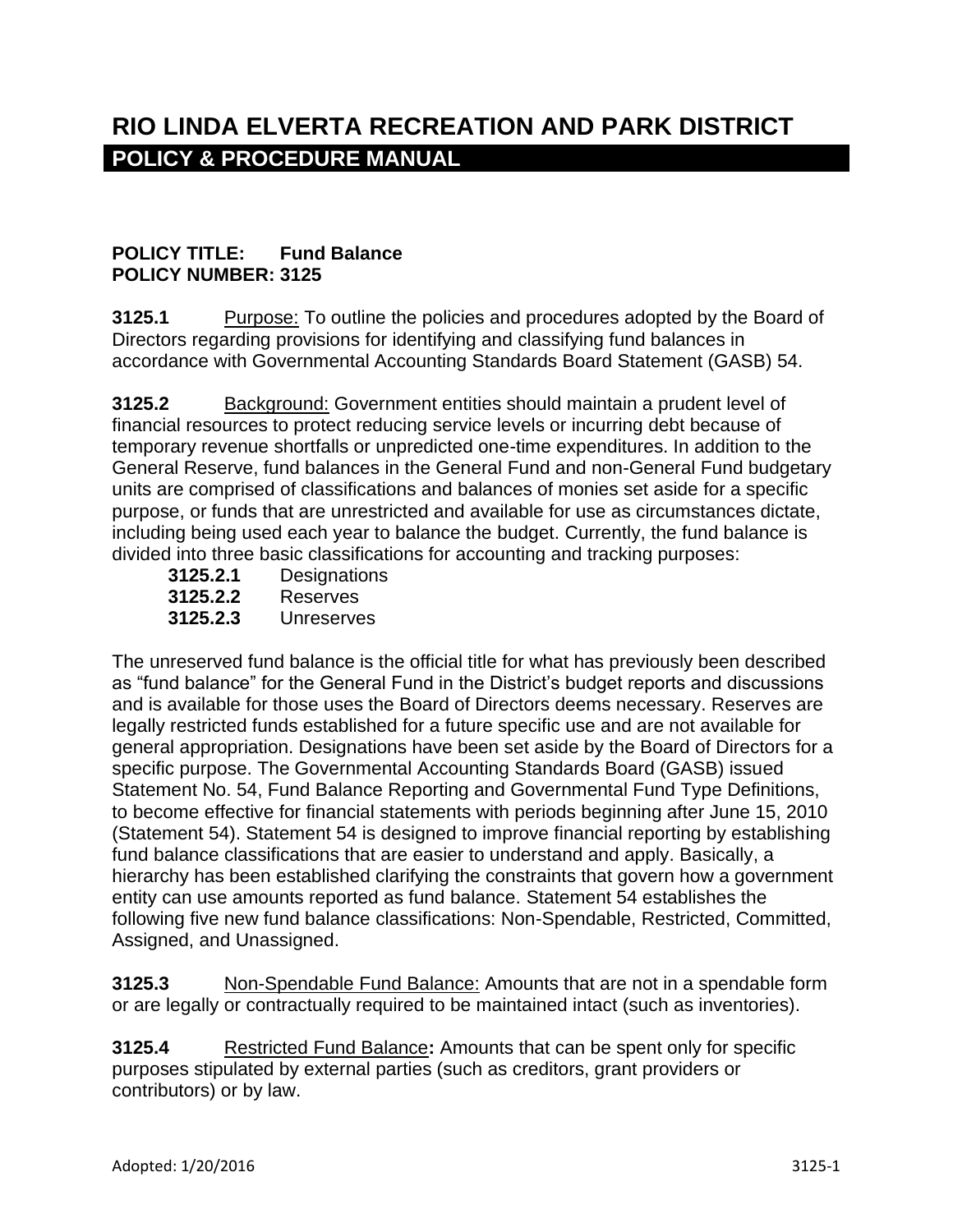**3125.5** Committed Fund Balance: Amounts that can be used only for the specific purpose determined by the Board of Directors. Commitments may be changed or lifted only by the Board of Directors taking the same formal action that imposed the constraint originally.

**3125.6** Assigned Fund Balance: Comprised of amounts intended to be used by the government entity for specific purposes that are neither restricted, nor committed. Intent can be expressed by the Board of Directors or by an official or body to which the Board delegates the authority. Assigned fund balances can be used to eliminate a projected budgetary deficit in the subsequent year's budget.

**3125.7** Unassigned Fund Balance: The residual classification for the General Fund and includes all amounts not contained in the other classifications. Unassigned amounts are technically available for any purpose. In non-General Fund funds, if the balance of assigned fund balance is negative, then this could also be classified as an unassigned fund balance.

**3125.8** Fund Balances: To maintain the District's credit rating and meet cyclical cash flow shortfalls, economic downturns or local disaster, the budget shall provide for an anticipated balance for general government fund types.

**3125.8.1** Fund balance should be maintained to provide the District with sufficient working capital and comfortable margin of safety to address emergencies and unexpected declines in revenue without borrowing.

**3125.8.2** A designation for debt service that is equal to one year of debt service payments will be maintained. Effective the fiscal year ending June 30, 2012 this category will be the Assigned Fund Balance.

**3125.8.3** Funds in excess of the upper goal may be considered for the following one-time or short-term purposes:

**3125.8.4** Restore funds advanced from the General Reserve in prior years;

**3125.8.4.1** Increase the General Reserve to its minimally approved level; **3125.8.4.2** Capital and technology improvements; **3125.8.4.3** Reduction of the unfunded liabilities, including Retirement and Retiree Health obligations; **3125.8.4.4** Debt retirement; **3125.8.4.5** Productivity enhancements; **3125.8.4.6** Cost avoidance projects;

**3125.8.4.7** Litigation; Local match for grants involving multiple departments;